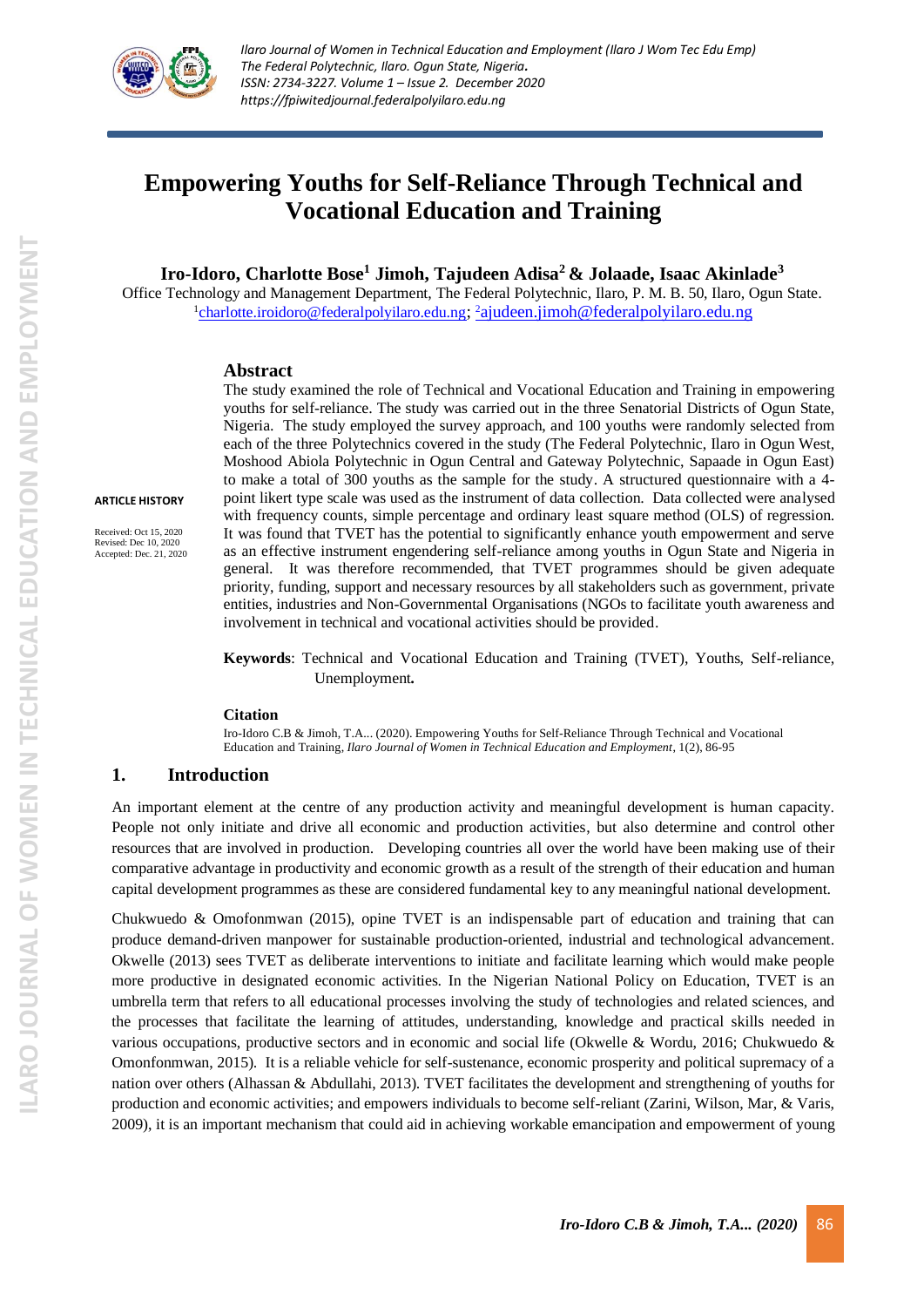

people as it promotes the development of skills, knowledge, values, understanding, actions and behaviour (Alhasan & Abdullahi, 2013; Iro-Idoro & Jimoh, 2018).

According to UNESCO (2013), youth comprise a large and growing proportion of most population and their possibilities of gainful employment is impinging on their economic sustenance, both in their own native land and in foreign lands. Hence, the empowerment of this important category of people forms the major concern and subject of topical discourse in most nations and has prompted hundreds of skill acquisition and development initiatives as well as adaptation to innovation-driven approaches and trainings.

Empowerment is the ability and courage to dive into any challenge without waiting for permission from someone else. It manifests in the drive to take a project, initiative, or crazy idea even when we lack information or resource and the willingness to try, to learn from mistakes, and to be persistent (Chalasani, 2013). Meaningful empowerment results in positive thinking of individuals about their abilities to understand issues and make changes through notion of self-efficacy, personal control and positive self-image (Iro-Idoro & Jimoh, 2017; Iro-Idoro & Iro-Idoro, 2015).

According to Chalasani (2013), youth empowerment should be a deliberate involvement of youth in socio and economic development activities and should result in meaningful change from economic dependence on parents to having productive and economically dispositions with the considerable ability to support oneself and other people. The realization of community change characterized with individual capacity development can be achieved in many ways including technical and vocational education and training, information sharing, etc. (Ledford & Lucas, 2013 and Eppic 2017).

Many TVET-related youth empowerment programmes had been put in place by Nigerian at different time, but many of these suffered poor structure which made them non-impactful to the youths. This is could be seen in the large number of youths that do not have practical work skills and eventually leading to myriads of social and economic problems such as unemployment, insecurity, chaos, loss of lives and properties (Chinnedu, 2015). According to Obaseki (2018), a lot of the so-called skills acquisition initiatives in Nigeria are not in tandem with the demands and reality of the labour market and societal needs, hence rendering the youths redundant and mismatch in productive engagements. The main reasons for this ugly trend in youth productive engagement, according to Obaseki (2018), include inconsistency in policy formulation and implementation and poor planning by those saddled with the responsibilities. The consequence of this is the army of unemployed, underemployed or unemployable youths who turn to agents of instability and security in the country. However, any meaningful youth empowerment programme or imitative should result in behavioural change, good work ethics, entrepreneurial aspirations and readiness, and the development of skills that will enhance the contributions of the recipient to the development of their communities and reduce poverty (Chinnedu, 2015).

Okwelle & Deebom (2017) posit that for Nigeria to achieve a sustainable empowerment, efforts should, as a matter of importance, be geared towards bridging the gap between education and schooling and preparation for work with emphasis on effective technical and vocational education and training. However, Akosile (2018) observed that the absence of a robust, well-modeled and adequately monitored technical and vocational system to offer opportunities for youths to get decent works and jobs is a key factor responsible for the massive movement of young people abroad in search of greener pastures.

In line with the objective and importance of TVET, the development of a competent work force through the acquisition of practical life skills for developing sound, intelligent and learning societies becomes imperative for the empowerment of people toward self-reliance (Iro-Idoro & Jimoh, 2018). Okwelle and Deebom (2017) assert that empowerment is only possible when concrete steps are taken to make the people acquire skills that will enable them to be self-reliant and therefore become the tools for achieving empowerment and its sustainability.

Youth empowerment involves six interdependent dimensions: psychological, community, organizational, economic, social and cultural. Psychological empowerment facilitates the consciousness, self-efficacy, self-awareness, quality of life and problem-solving abilities of individuals. This could be seen as emotional empowerment (Iro-Idoro &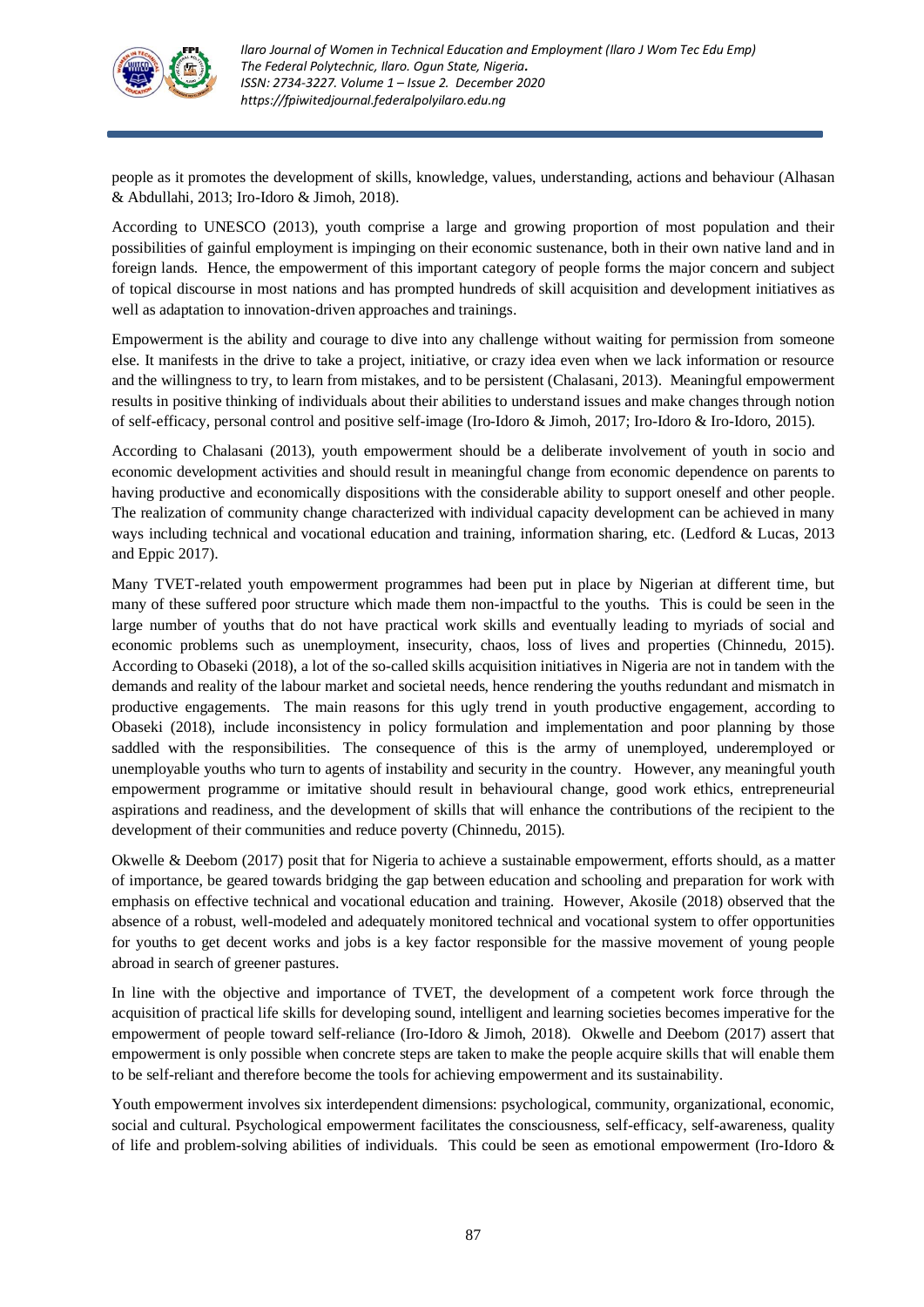

Iro-Idoro, 2015; Iro-Idoro**,** Ayodele & Jimoh, 2015 and Snavely & Rigby, 2017) and its dimension aims to create self-confidence and give youths the skills to acquire knowledge (Edralin, Tibon & Tugas, 2015). [Community](https://en.wikipedia.org/wiki/Community_empowerment_network)  [empowerment](https://en.wikipedia.org/wiki/Community_empowerment_network) enhances youth participation in community activities through leadership development, improving communication, and creating a network of support to mobilize the community to address concerns (Kar, Pascual & Chickering, 1999). Organizational empowerment aims to create a base of resources for a community that aim to protect, promote and cater for the less privileged. Economic empowerment teaches entrepreneurial skills, how to get experience and have ownership of assets and economic security. Social empowerment deals with social inclusion of youths that will make them find the resources to be proactive in their societies. Cultural empowerment recreates cultural rules and norms for youths. Through these dimensions, a truly empowerment initiative will be helpful to the youth in one or more aspects of their lives (Edralin, Tibon & Tugas, 2015; Chinedu, 2015).

According to Uzochukwu (2015), youth empowerment includes skill, educational, business, moral, financial empowerment and others. Youth empowerment also takes place in the form of emotional, cognitive and behavioural empowerment (Zimmerman, 2000; Collura, 2016; Snavely & Rigby, 2017. However, it necessary and will be beneficial if youths acquire skills in specific areas that has been identified from labour market needs as this will enable them to be gainfully employed, become responsible and productive and all sectors of the economy (Chinedu, 2015).

Studies have shown that despite the youth empowerment and poverty reduction programmes set up by Nigerian government at different levels since independence to date, there still exist a high rate of youth unemployment. This has been attributed to lack of policy implementation, poor commitment to the programmes, inadequate funding, poor administration, unsuitable programme content, etc. (Iro-Idoro & Jimoh, 2018; Nwankwo, Obeta & Nwaogbe, 2013). As a result, youth unemployment persists and remains a major concern for national economic and social development (Obaseki, 2018). This prompted Nigeria like other African nations to focus on technical and vocational skill acquisition and utilization as strategies to leverage youths out of economic quandary created by unemployment.

Approaches to youth empowerment emphasize skill acquisition, psychological/emotional empowerment, economic independence and behavioural change of youths (Edralin, Tibon & Tugas, 2015; Uzochukwu, 2015; Collura, 2016; Snavely & Rigby, 2017). Therefore, the objective of this study was to examine the extent to which Technical and Vocational Education and Training could serve as mechanism for empowering youths for self-reliance. The study specifically aimed to identify the various technical and vocational skill areas in which youths could be empowered for self-reliance; determine the extent to which skill acquisition through TVET could foster psychological empowerment among youths in Ogun State; and determine the extent to which skill acquisition through TVET could facilitate economic empowerment among youths in Ogun State.

In Ogun State, like other parts of the country, youth unemployment is noticeable in the different activities in which youth are engaged as consequences of not only lack of productive skills but an indication of non-availability of white collars jobs to accommodate ever-increasing number of graduates, poor social support system and empowerment initiatives, lack of necessary resources and enabling environment to encourage entrepreneurial development, etc. (Iro-Idoro & Jimoh, 2018). However, in line with the objectives of TVET, it is expected that TVET will offer compatibility between labour demand and supply through acquisition of skills as well as vocational knowledge capable of empowering the youths for self-reliance, self-determination, economic and financial independence and economic development of the society (Hollander & Mar, 2009; Zarini, *et al*., 2009). Hence, this study examines the various technical and vocational skill areas and the extent to which skill acquisition in these areas could contribute to youth empowerment for self-reliance.

# **2. Methodology**

The descriptive survey approach was used in carrying out this study. Three polytechnics in Ogun State were covered in the study and the population comprised students in the selected polytechnics. The schools were selected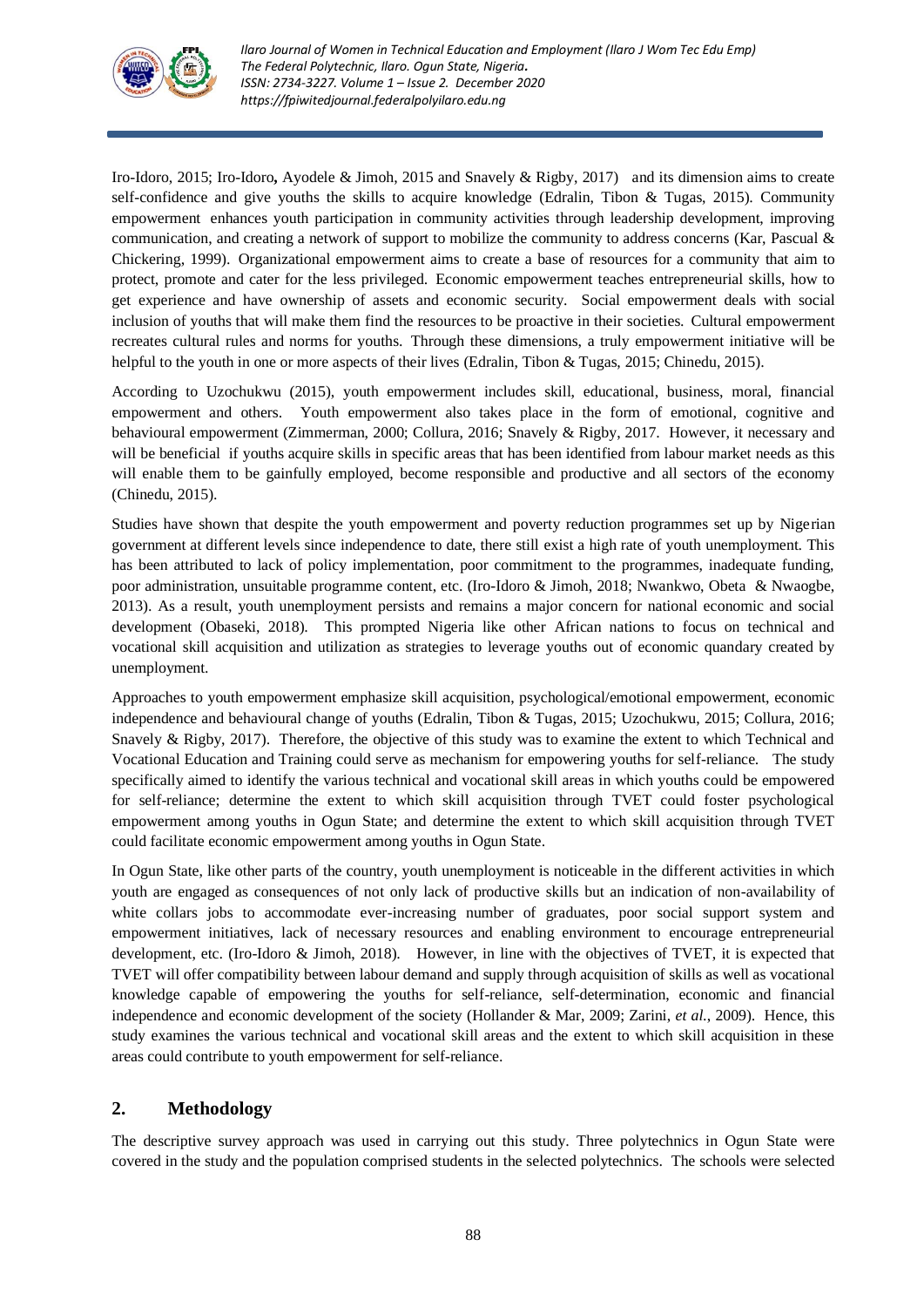

from the three senatorial districts in the State – The Federal Polytechnic, Ilaro in Ogun West, Moshood Abiola Polytechnic in Ogun Central and Gateway Polytechnic, Sapade in Ogun East. A total of 300 students were randomly selected from the different fields and disciplines of the institutions covered. It was postulated that:

H0: TVET has no significant contributions to Youth Empowerment for self-reliance in Ogun State.

The main instrument of data collection was a structured questionnaire designed on a 4-point likert scale and tagged Youth Empowerment Scale (YES). The questionnaire was subjected to content validity by TVET experts. Out of the 300 questionnaires administered, 282 were returned but 274 were filled correctly while 8 were inappropriately filled. Hence, 274 questionnaires were valid and used for data analysis.

Descriptive and inferential methods of data analysis were applied, and the analysis was done using Statistical Package for Social Sciences (SPSS) version 23.

# **3. Results and Discussion**

Analysis of the age distribution of the youths surveyed shows that 76.3% of them were between the ages of 18 to 22 years, 12.8% were within age of 23 to 27 years and 10.9% were above 27 years of age as shown in Fig. 1. Fig. 2 shows that 54% were female while 46% were male.



Fig 2: Age of Respondents Fig 2: Sex of Respondents





| <b>TVET SKILL AREAS</b>                  | <b>SA</b> | $\mathbf A$ | D      | <b>SD</b> | <b>Mean</b> |
|------------------------------------------|-----------|-------------|--------|-----------|-------------|
| Catering                                 | 35.77%    | 32.48%      | 14.96% | 16.79%    | 2.87        |
| <b>Event Decoration</b>                  | 34.67%    | 44.89%      | 8.39%  | 12.04%    | 3.02        |
| Event Planning and Management            | 36.86%    | 40.88%      | 11.68% | 10.58%    | 3.04        |
| <b>Automobile Repairs</b>                | 28.16%    | 36.88%      | 13.20% | 21.76%    | 2.71        |
| Auto Electrical                          | 27.56%    | 31.91%      | 14.80% | 25.73%    | 2.61        |
| Automobile body fittings and Accessories | 39.21%    | 30.21%      | 16.42% | 14.15%    | 2.94        |
| Plumbing and Pipe Fitting                | 44.16%    | 40.88%      | 6.20%  | 8.76%     | 3.20        |
| Architectural Designs                    | 25.70%    | 40.00%      | 15.69% | 18.60%    | 2.73        |
| <b>Block making and Bricklaying</b>      | 35.40%    | 33.58%      | 19.34% | 11.68%    | 2.93        |

**Table 1:** *Technical and vocational skill areas in which youths could be empowered for self-reliance*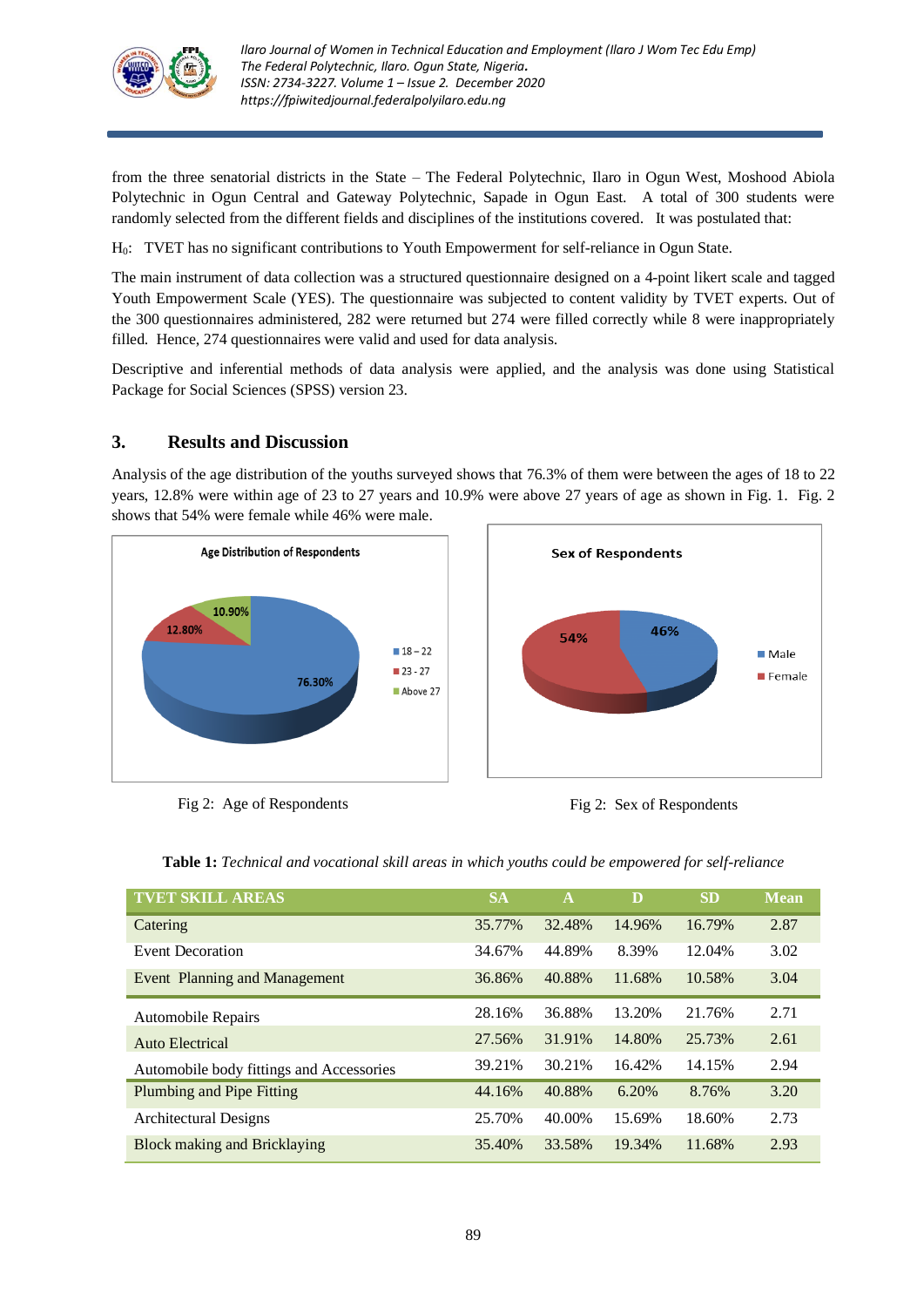

| Wood works and Furniture                    | 43.43% | 44.53% | 5.11%  | 6.93%  | 3.24 |
|---------------------------------------------|--------|--------|--------|--------|------|
| Electrical wiring and Installations         | 28.25% | 37.59% | 13.41% | 20.75% | 2.73 |
| Computer Software Design                    | 37.96% | 36.13% | 15.33% | 10.58% | 3.01 |
| Photography                                 | 31.39% | 24.45% | 20.44% | 23.72% | 2.64 |
| Web Design                                  | 33.21% | 33.21% | 16.42% | 17.15% | 2.82 |
| Computer Graphics/Designs & Word Processing | 33.96% | 36.13% | 19.33% | 10.58% | 2.93 |
| <b>GSM</b> Repairs                          | 43.07% | 41.61% | 8.39%  | 6.93%  | 3.21 |
| <b>Computer Repairs</b>                     | 52.55% | 35.40% | 4.38%  | 7.66%  | 3.33 |
| <b>Electronic Repairs</b>                   | 24.45% | 29.56% | 23.72% | 22.26% | 2.56 |
| <b>Fashion Design and Dress Making</b>      | 44.16% | 44.53% | 5.11%  | 6.20%  | 3.27 |
| <b>Barbing/Hair Dressing</b>                | 31.75% | 37.59% | 15.69% | 14.96% | 2.86 |
| Bead works                                  | 39.78% | 40.51% | 8.39%  | 11.31% | 3.09 |
| Home Decoration and Painting                | 44.16% | 30.66% | 15.69% | 9.49%  | 3.09 |
| Art work and Designs                        | 44.16% | 36.13% | 12.04% | 7.66%  | 3.17 |
| Tie and Dye                                 | 44.89% | 45.99% | 5.11%  | 4.01%  | 3.32 |

The above table shows the descriptive statistics of the different technical and vocational skill areas available for training of youths towards empowerment for self-reliance. From the table, all the skill areas identified show mean values greater than 2.5 with photography and electronic repairs having the least mean scores. The above implies that all the technical and vocations areas are good and viable skill empowerment options for youths to make them self-reliant. In essence, any youth empowerment initiative or programme must focus on specific lucrative skill areas to actually achieve the objective of the empowerment as buttressed in Chinedu (2015).

The study further inquired about the group of likely technical and vocational areas that the youths considered viable or enterprising and like to acquire skills in addition to their academic training and achievement for the purpose of financial sustenance and self-reliance. The results are as presented in Table 2 and Figure 2.

| <b>Skill Group</b>                                                  | <b>Skill Areas</b>                                                                                                                                    | <b>No. of Response</b> | <b>Percentage</b> |
|---------------------------------------------------------------------|-------------------------------------------------------------------------------------------------------------------------------------------------------|------------------------|-------------------|
| <b>Catering and</b><br><b>Events</b>                                | Catering.<br>Event Decoration.<br>Event Planning and Management,<br>Photography                                                                       | 53                     | 19%               |
| <b>Building,</b><br><b>Structures &amp;</b><br><b>Constructions</b> | Plumbing and Pipe Fitting,<br>Architectural design<br>Block making and Bricklaying,<br>Wood works and Furniture, Electrical<br>wiring & Installations | 34                     | 12%               |
| <b>Automobile</b>                                                   | Repairs, Maintenance, Wiring,<br>Electrical, Body fittings and<br>Accessories, Air-conditioning                                                       | 41                     | 15                |

### **Table 2: Participant Interests in Skill groups**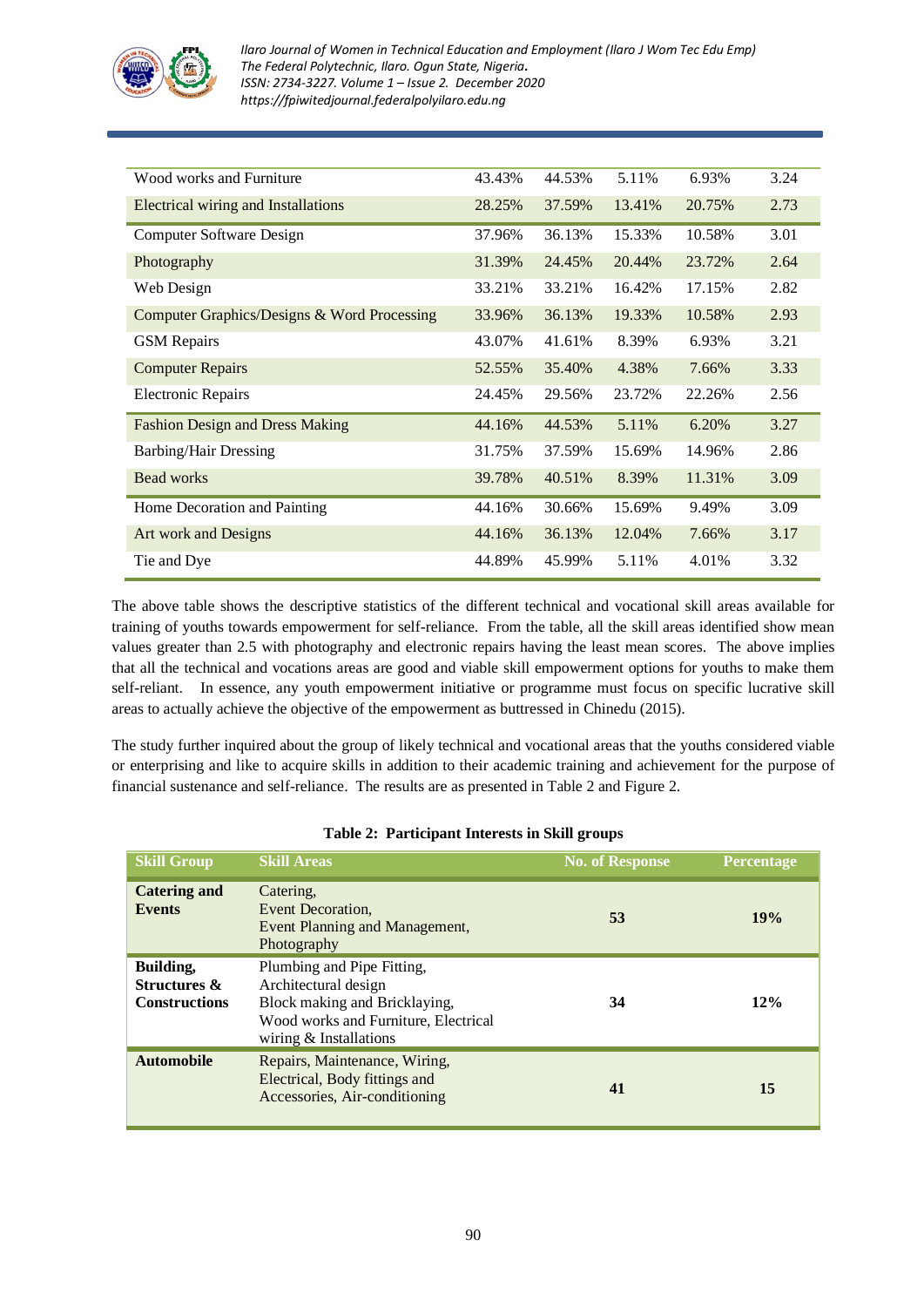

*Ilaro Journal of Women in Technical Education and Employment (Ilaro J Wom Tec Edu Emp) The Federal Polytechnic, Ilaro. Ogun State, Nigeria. ISSN: 2734-3227. Volume 1 – Issue 2. December 2020 https://fpiwitedjournal.federalpolyilaro.edu.ng*

| <b>Computer and</b><br><b>Digital Skills</b> | Software Design,<br>Web Design,<br><b>GSM Repairs, Computer</b><br>graphics/designs & word processing,<br>Computer Maintenance and Repairs,<br><b>Electronics Repairs</b> | 65  | 24% |
|----------------------------------------------|---------------------------------------------------------------------------------------------------------------------------------------------------------------------------|-----|-----|
| <b>Fashion and</b><br><b>Beauty</b>          | Barbing/Hair Dressing,<br>Fashion Design and Dress Making,<br>Bead making and design, Cosmetics                                                                           | 48  | 18% |
| Painting and<br><b>Designs</b>               | Home Decoration and Painting,<br>Art works and Designs,<br>Tie and Dye                                                                                                    | 33  | 12% |
|                                              |                                                                                                                                                                           | 274 | 100 |



Figure 3: Bar chart showing youth preference for skill groups

From the above, the respondents indicated that youth could be better equipped with skills in digital and computer related fields for the purpose of empowerment (24%) closely followed by catering and events (19%) as well as fashion and beauty (18%). The result indicated that building and structure as well as painting and designs have lower values of 12% each. The implication of these is that most jobs that drive the economy and in which youths are interested are ICT-enabled and require digital and computer related skills. Also, the trend in fashion and beauty, events and decorations also reflect in the response patterns of the respondents as reasonable percentage of the youths showed inclination towards acquiring skills in the areas. These is an indication of their psychological disposition and social awareness about skill acquisition in different technical and vocational domains as observed in Edralin, Tibon & Tugas (2015); Iro-Idoro & Jimoh, 2017 and Snavely & Rigby (2017). However, it should be pointed out that most of the skills areas are not the core areas of specialization of the youths in their programmes of study, they had exposure and skills in the areas through the vocational and entrepreneurship trainings.

Figure 4 shows the summary of the possible militating factors that could hinder the empowerment of youth for selfreliance.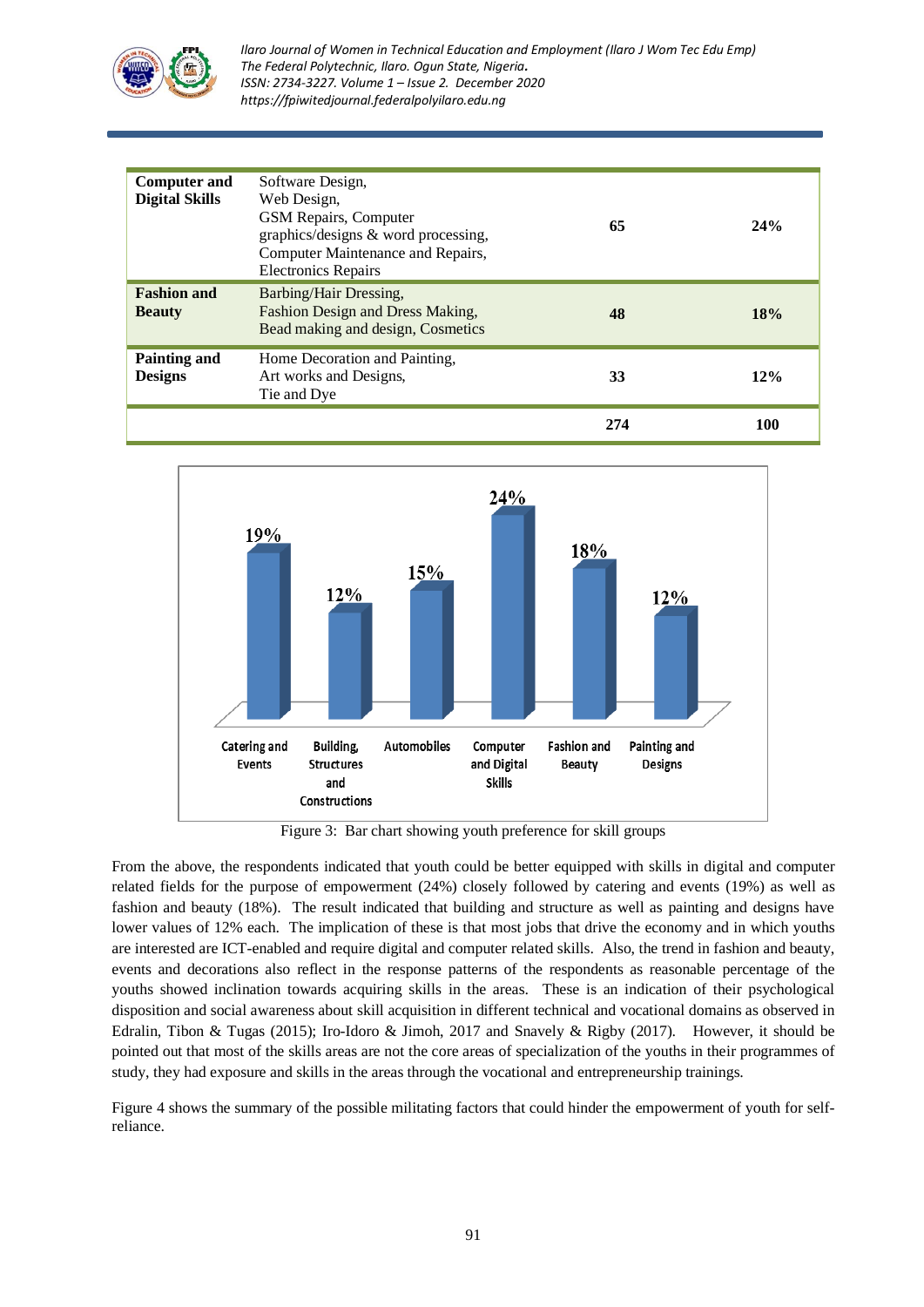

*Ilaro Journal of Women in Technical Education and Employment (Ilaro J Wom Tec Edu Emp) The Federal Polytechnic, Ilaro. Ogun State, Nigeria. ISSN: 2734-3227. Volume 1 – Issue 2. December 2020 https://fpiwitedjournal.federalpolyilaro.edu.ng*



Figure 3: Bar chart showing the likely factors militating against Youth Empowerment for Self-reliance via TVET*.*

37% of the respondents believed that level of skill acquired could hindered any student that went through vocational courses from being self-reliance because the student in question could have the feeling that he never had the best of the training required in his/her field of study.

Some of the respondents (9%) also feel that psychological factor plays major role in starting a business in their various areas. The factors range from negative comments from the friends, family acceptance of the intended venture to general acceptability in the community. It is a general believe that whosoever has passed through one vocational course or the other should look for white collar job.

It is also believed that the Nigeria environment is not conducive for start-up of any vocation or business because the entrepreneur will have to provide virtually everything which will nourish and grow the business. There will be the need for security, constant power supply and other needed facilities to start the business. About 26% of the respondents believed that this factor will not allow the business to witness its budding stage through to the maturity stage.

Lastly, it is believed that for every business, there must be starting capital for which it may seems very difficult if not impossible for a fresh graduate or new entrant to business to have. 29% of the respondents opined that finance is also one of the factors that could hinder self-reliance of the youths' in Ogun state despite their various skills acquired in their areas of specialization.

# **Hypothesis Testing**

Regression analysis involving Ordinary Least Square method (OLS) was used to test the hypothesis.

*H0*: TVET has no significant contributions to Youth Empowerment for self-reliance in Ogun State.

### *Table 3: Relationship between TVET and youths empowerment in Ogun State*

| Variable                             | Correlation Coefficient | <b>p</b> -value | ' Remark    |
|--------------------------------------|-------------------------|-----------------|-------------|
| <b>TVET</b> and Youth<br>Empowerment | 0.552                   | 0.000           | Significant |

\*p-value is significant at 5%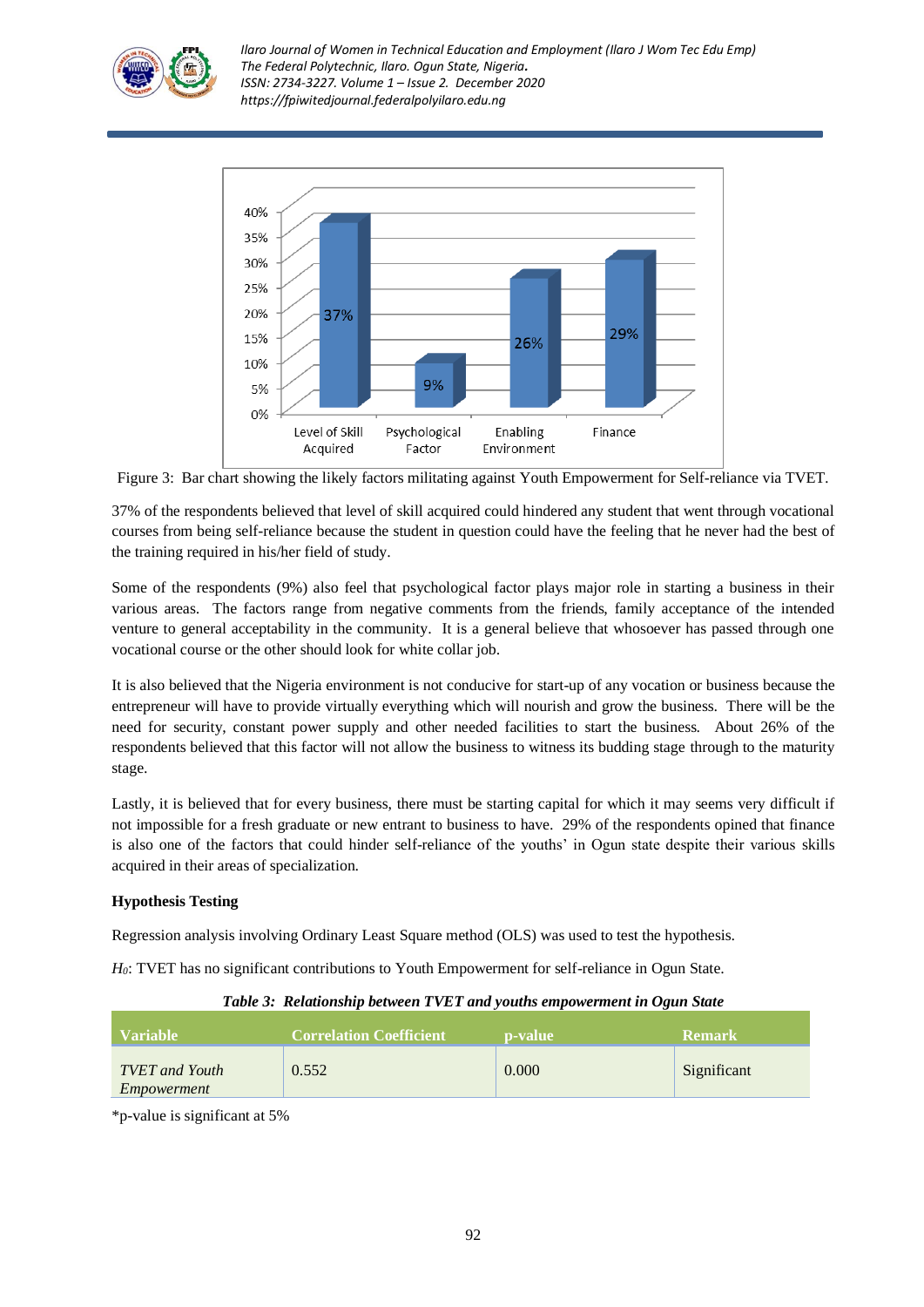

The result as presented in Table 3 above shows the relationship that exist between the variables under consideration, that is, Technical and Vocational Education and Training (TVET) and Youth Empowerment. The result obtained indicated that there is a strong positive relationship between TVET and Youths' Empowerment with correlation coefficient of 0.552. Moreover, the effect is significant with p-value 0.000 which is less than 0.05 significance level. Hence, it is upheld that TVET have significant relationship with youth empowerment in Ogun State. The result reflects the youths' level of exposure, disposition and aspiration for vocational activities as options for economic sustenance and self-reliance.

| Variable                     | <b>B</b> coefficient      | <b>Standard Error</b> | æ                                                    | p-value       |
|------------------------------|---------------------------|-----------------------|------------------------------------------------------|---------------|
| <b>Constant</b>              | 3.728                     | 1.622                 | 2.298                                                | $0.048*$      |
| <b>TVET</b>                  | 0.247                     | 0.086                 | 2.872                                                | $0.000**$     |
| $\mathbf{D} \cap \mathbf{C}$ | n.2<br>$0.205 + 1$ $1.22$ | 0.202                 | $0.11 \text{ F}$ $1.600 \text{ F}$ $2.554 \text{ G}$ | $0.000 \pm 1$ |

|  |  |  |  |  | Table 4: Summary of the Regression Analysis of the Impact of TVET on Youth Empowerment |
|--|--|--|--|--|----------------------------------------------------------------------------------------|
|--|--|--|--|--|----------------------------------------------------------------------------------------|

 $R = 0.552$ ,  $R^2 = 0.305$ , Adjusted  $R^2 = 0.303$ , Standard Error = 1.602,  $F = 35.564$ , Sig. = 0.000, Note: \*Test is significant at 5% significance level, \*\*Test is significant at 1% significance level, R is the correlation coefficient,  $R^2$  represents the coefficient of variation.

The result as indicated in Table 4 shows the contribution of TVET to Youth Empowerment for self-reliance in Ogun State. It was observed that exposition and awareness to technical and vocational skills yield about 24.7% increase in self-reliance of the youths in Ogun State (t-value is 2.872 with p-value <0.05 significance level). Furthermore, the F-value of 35.564 with p-value < 0.05 is an indication of the adequacy of the model relating TVET and youth empowerment. It shows that TVET could account for about 30.5% variation in the empowerments of youths. Hence, the alternative hypothesis is accepted and we then conclude that TVET will have significant impact on Youths' Empowerment for Self-reliance in Ogun State.

The results support Iro-Idoro and Jimoh (2018) that Technical and Vocational Educational and Training will equip people with skills that are important to bring about good living and economic sustenance. Previous studies have also indicated that TVET has significant contribution to the development of trained people that are enterprising and self-reliant through their use of technical skills (Okorieocha & Duru, 2013; Chukwuedo & Omofonmwan, 2015; Dokubo & Dokubo, 2014).

# **4. Conclusion**

Youths play significant role in our societies and are important in driving nations for growth and development in all spheres. Empowering the youths to be productive is not an option but a necessity to make them useful for the society and be economically independent. Technical and Vocational Education and Training offers a wide range of skill acquisition and empowerment opportunities through which the youth could be equipped and engaged to have good living and economic sustenance. A keen appreciation and understanding of the youth interest and preferences for vocational activities will be helpful in tailoring social awareness and encouragement of the youth towards specific technical and vocational activities. With adequate attention and funding of TVET programmes in higher institutions as well as commitment to youth empowerment through technical and vocation trainings will enhance youth productive engagement, empower them socially and economically to become self-reliant thereby reducing youth unemployment, restiveness and social insecurity. Finally, more efforts should be instituted to encourage youths to embrace technical and vocational activities. Specifically, the National Board for Technical Education (NBTE), Polytechnics, Monotechnics and Colleges of Technology should put necessary mechanism in place to motivate students' interest, enrolment and participation in technical and technology-based courses especially in programmes where enrolment is low. Government should further increase funding of technical education and provide enabling environment and motivations that will foster youth interest in technical and vocational activities.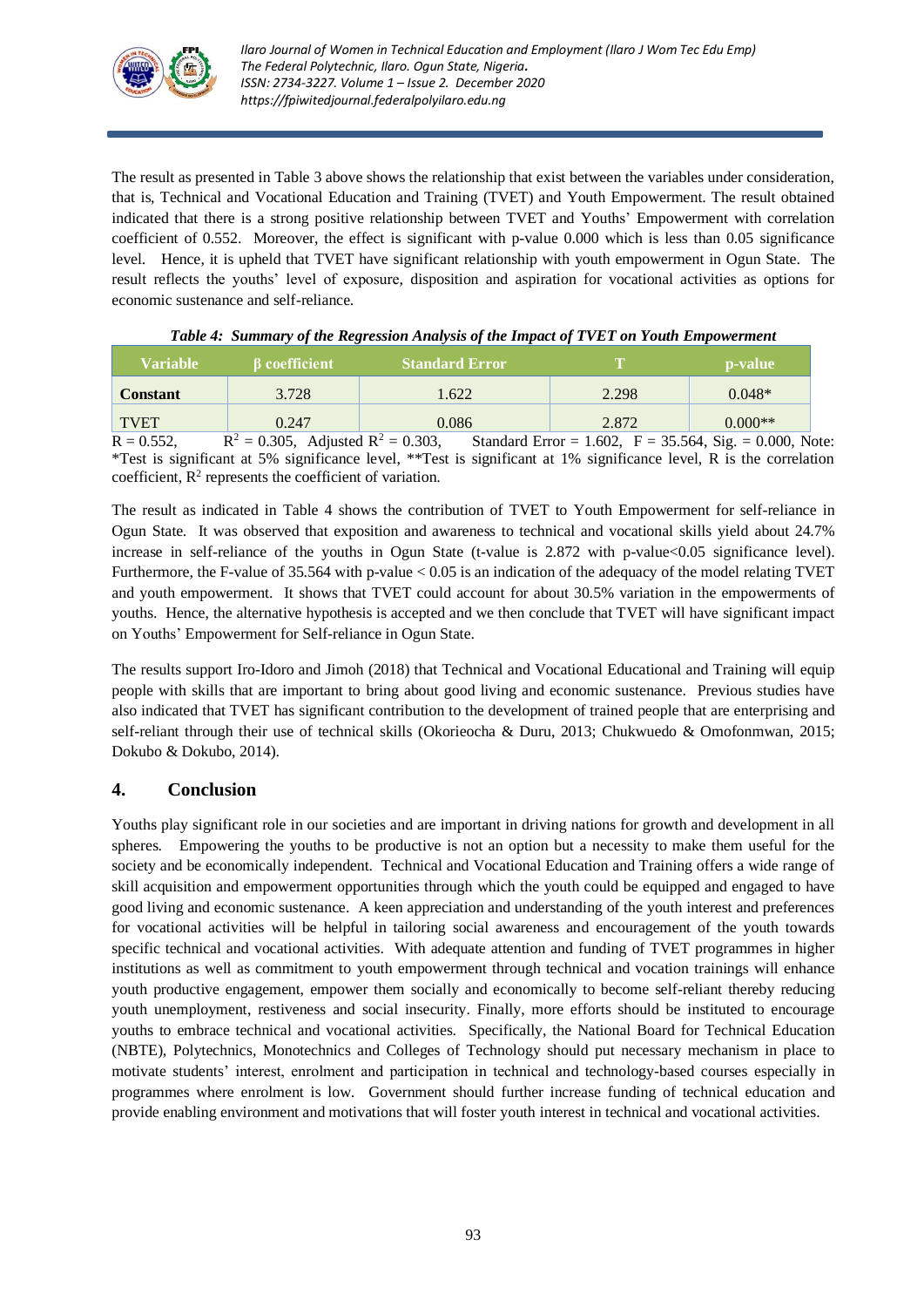

#### **References**

- Akosile, A. (2018). Obaseki Lauds Women for Breaking New Grounds, Urges ICT-based Solutions. This day, February 15, 2018.
- Alhasan, N. U. and Abdullahi, T. (2013). Revitalizing technical and vocational education (TVET) for youth empowerment and sustainable development. *Journal of Educational and Social Research, 3* (4), 149.
- Chalasani S. (2013). Policies and strategies to promote empowerment of people. Retrieved from <https://www.un.org/esa/socdev/egms/docs/2013/EmpowermentPolicies/Satvika.pdf>
- Chinedu, C. C. (2015). Empowering Nigerian youths through technical vocational education and training for enhancing national security*. Journal of Technical Education and Training, 7*(1).
- Chukwuedo, S. O. and Omonfonmwan, G. O. (2015). Developing industrial and technological manpower via technical vocational education and training in Nigeria. *University of Mauritius Research Journal, 21,* 507- 518*.*
- Collura, J. (2016). Understanding Youth Empowerment. Retrieved from https://www.youtube.com/watch?v=Q60\_LRuNcjE
- Dokubo, I. N. and Dokubo, C. (2014). The impacts of vocational and technical education programmes on the empowerment of rural dwellers in South-south, Nigeria. *Journal of Educational and Social Research, 4*(3).
- Edralin, D. M., Tibon, M. V. and Tugas, F. C. (2015). Initiating women empowerment and youth development through involvement in non-formal education in three selected parishes: an action research on poverty alleviation. *DLSU Business & Economics Review, 24* (2), 108-123.
- Eppic S. (2017). Five key elements for youth empowerment. Retrieved from [http://www.epiicsolutions.org/blog/2017/5/25/5-key-elements-for-youth-empowerment.](http://www.epiicsolutions.org/blog/2017/5/25/5-key-elements-for-youth-empowerment)
- Hollander, A., and Mar, N. Y. (2009). Towards achieving TVET for all: the role of the UNESCO-UNEVOC international centre for technical and vocational education and training. *International Handbook of Education for the Changing World of Work,* 41-57.
- Iro-Idoro, C. B. and Jimoh, T. A. (2017). Differential effects of entrepreneurship education on entrepreneurial intention among science and non-science students' in Nigerian polytechnics. *IOSR Journal of Humanities and Social Science, 22*(3)*, 1-6*
- Iro-Idoro, C. B. and Iro-Idoro, E. U. (2015). Self-efficacy as correlates of entrepreneurial intention of tertiary institution students in Ogun State, Nigeria. *International Journal of Engineering and Innovative Technology, 5(2).*
- Iro-Idoro, C. B. and Jimoh, T. A. (2018). Technical and Vocational Education and Training (TVET) as a Strategy for the Empowerment and Poverty Reduction among Women in Ogun State, Nigeria. Paper presented at 40th CAPA International Conference, FCT, Abuja, Nigeria.
- Iro-Idoro, C. B., Ayodele, K. O. and Jimoh, T. A. (2015).National transformation agenda as a veritable tool for challenges facing entrepreneurship education in federal polytechnics in Nigeria: students' perspectives. *International Review of Management and Business Research 4*(2).
- Kar, S. B., Pascual, C. A. and Chickering K. L. (1999). Empowerment of women for health promotion: a metaanalysis. *Social Science & Medicine. 49* (11), 1431-1460.
- Nwankwo, F. C., Obeta, I. C. and Nwaogbe, V. N. (2013). Integrating technical and vocational education in youth empowerment programmes: an approach to nation building and job creation in Nigeria. *Journal of education and practice, 4*(16), 87-90.
- Obaseki G. (2018). Technical and vocational education as imperative for youth empowerment. Retrieved from <https://thenationonlineng.net/technical-vocational-education-as-imperative-for-youth-empowerment/>
- Okorieocha, C. N. and Duru, F. C. (2013). Technical vocational education and training for industrial development. *International Journal of Innovative Education Research,* 2(1).